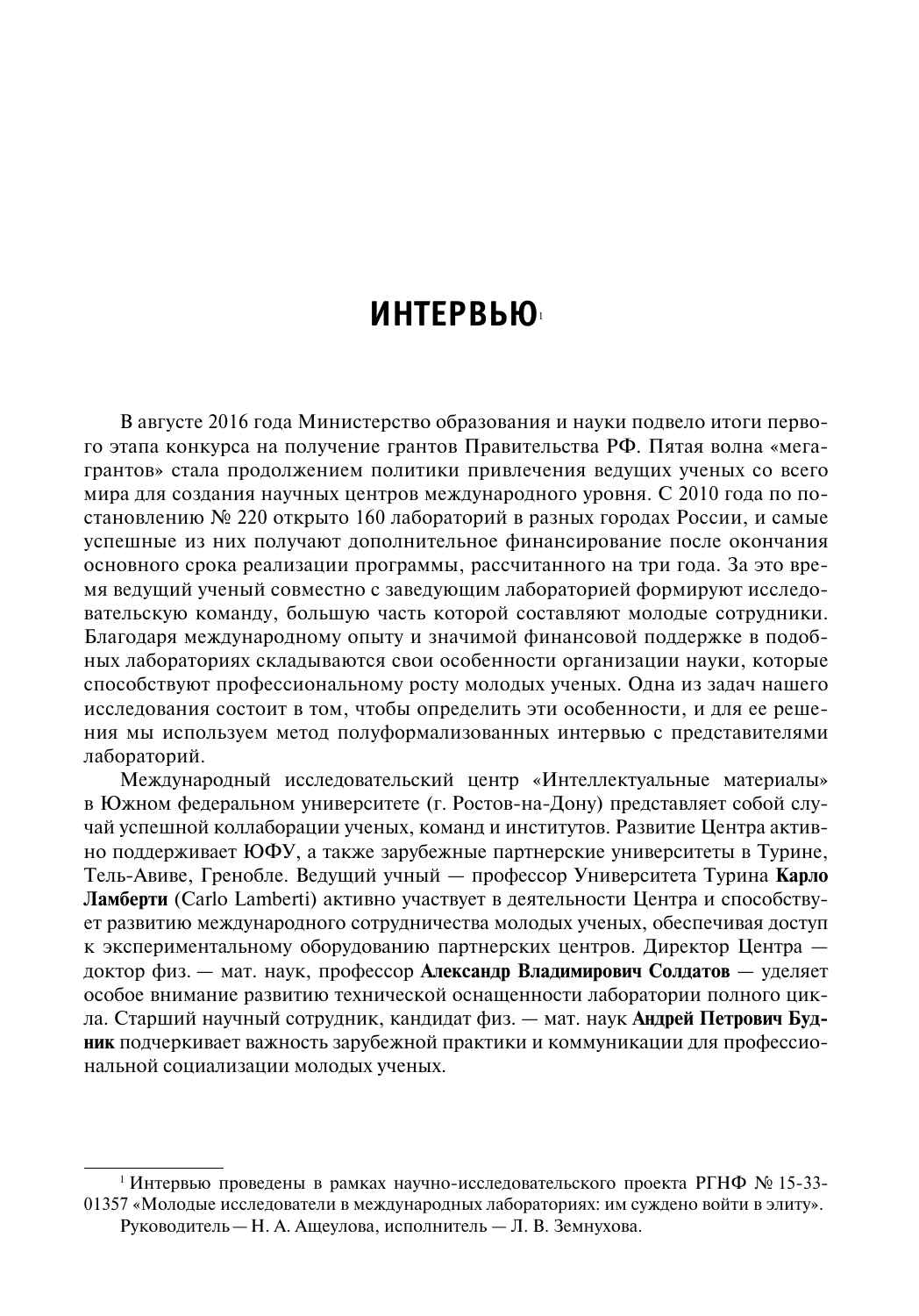## *Carlo Lamberti*

профессор Университета Турина, ведущий ученый Международного исследовательского центра «Интеллектуальные материалы» в Южном федеральном университете, Ростов-на-Дону, Россия



## **"You need a good army, you cannot have just a general"**

## *Please tell us about your academic path — how did you become a part of science, and this particular science?*

**Carlo Lamberti:** Well, it's started quite a long time ago when I was in a high school. I think I had an exceptional teacher of chemistry, mathematics and physics. I was quite excited about that and I wanted to become also physicist — to study the stars and the universe. Astrophysics was my dream. I was in Belgium that time. The fact that I decided to come back to Torino because there was a good astrophysics school in Torino. My family comes from Torino, I was in Belgium because of the job of my father. So I started to do physics there with an idea to become astrophysicist. Meanwhile, I was quite excited by the mathematics class and I decided to change my mind and I went to become a theoretical physicist. I made a master thesis in theoretical physics, and then I tried to get a PhD in that field, which was not that easy. Because everybody wanted to do theoretical physics in Torino. I got the opportunity to make a PhD in solid state physics institution — not directly the university, but the research center of telecommunication. It was the research center of the Italian telecommunication company. We worked in the field of optical fiber communication. After these three years of PhD, I got a permanent position as a teacher in a high school. I was teaching physics and mathematics to the students of the last three years of high school for about four years. I still continued science because in Italy teaching in a high school means that you have to teach eighteen hours per week and only the morning. So in the afternoon I was in the department, on Saturdays as well. At that moment I moved from physics to physical chemistry, but I was working for free there. I got the lunch ticket of my professor, so I was paid one pizza a day. My salary was one pizza every day, and one pizza was very good at that time. The boss told me that there was no chance to have a position at the chemistry department because I was a physicist. But, okay, I had a job so I could do this for fun, that was okay. And then it happened that I had the opportunity to make four years postdoc back in Belgium, in Antwerp, in the Flemish part of the country. As I went to my boss and said: "I stop working here because I have a postdoc position starting from September in Belgium", but he said: "okay, but now wait, I will try to find a postdoc position here for you". That's very funny because probably if I would not have at this opportunity in Belgium I would work for free at the university being teacher at the high school. So, I had a postdoc position in Torino and I did a lot of job during these years, so basically after this postdoc. That's funny because I made my first postdoc in four years after I have defended my PhD thesis. Then I got the permanent position as a researcher at the end of the postdoc. After that, I became an associate professor some years later. Now I'm still associate professor and this is my scientific career. Why am I here in Rostov-on-Don? Well, that's because together with a French professor we built up a European Master programme in Material science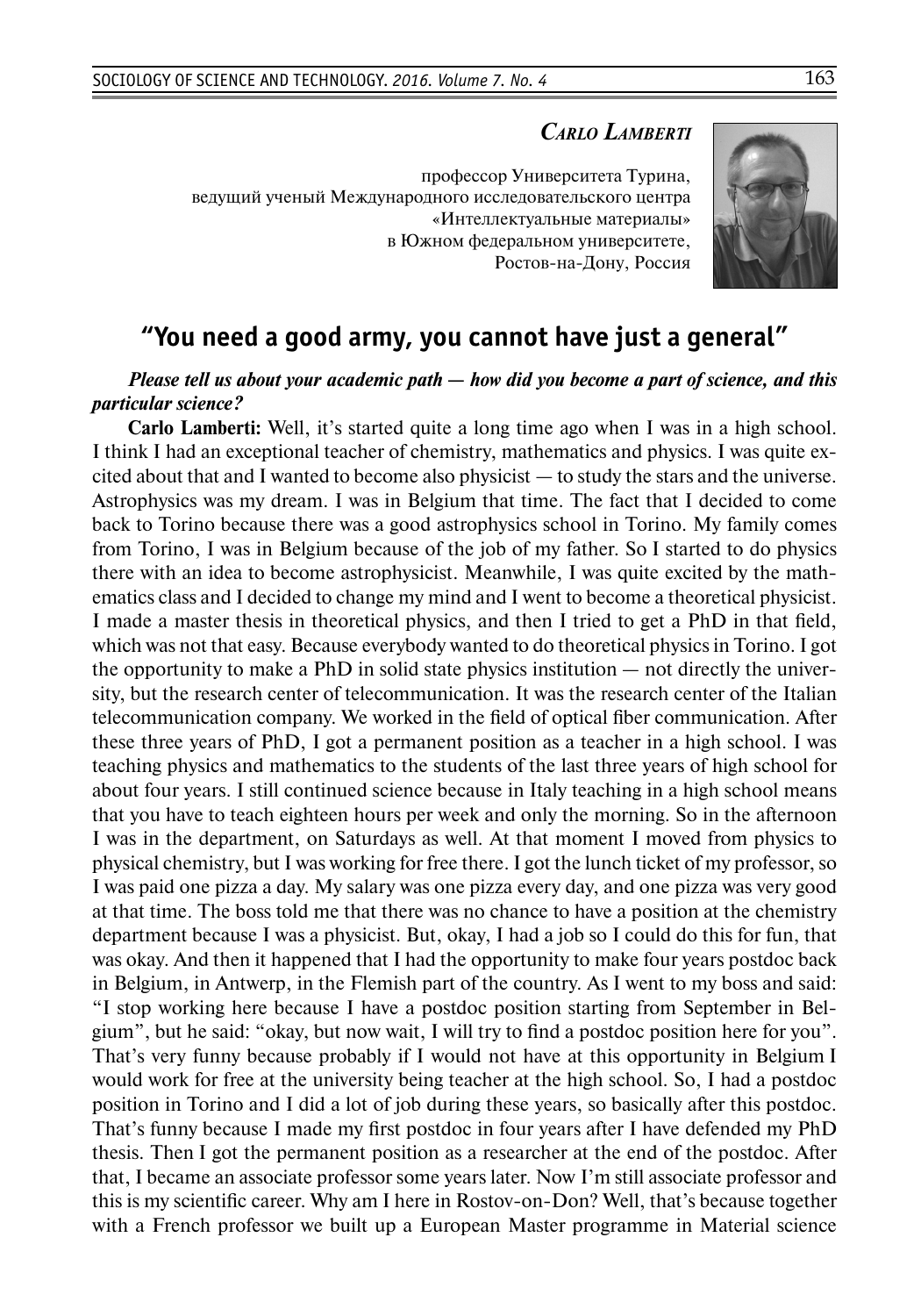called MaMaSELF, and which is on since 2007 and brought together a lot of students from all over the world with European funding, Erasmus Mundus. I am at some very superficial contact with the professor here in Rostov-na-Donu.

#### *How did you get in contact with Prof. Soldatov?*

**Carlo Lamberti:** He sent me an email telling: "I will be in Milano during these weeks, so it would be quite easy for me to come visit your lab". The group of Soldatov was also veryvery strong in the theory, in the calculation of X-ray absorption spectra. While our group in Torino was always very strong in making experiments. So Prof. Soldatov said: "Okay, you are good in making experiment, if you provide me some of your experimental data, we can make the simulation and we can understand by that what happens". "Okay, no problem, I mean, I can give you all the data I have. But then the problem is that, in order to make things working, you need basically a good student that works on it". And so I was telling him: "Listen, we have this opportunity because we are running this huge project in frame of Erasmus Mundus. If you have good students you can send them to us, we can give them a good grant and we can start a collaboration like this". I didn't hear about him for a while then, and I don't remember if it was by email or SMS or phone he was telling me: "I have a good student". I said: "Okay, then it is time to show up because I am in München in Germany, exactly for making the selection of the students. If you send very rapidly me a CV, we can evaluate him and give him a grant". So the application was really made at the very last second. He was a very good student, with an outstanding CV, so he was selected. This student is Kirill Lomachenko: he made the first year in TUM München and then he came for the second year for the master program in Torino. We made very good research together that was published in a very good journal. Than Soldatov told me: "Listen, it is very important for our university that we get some international recognition", and I said: "Okay, no problem, because within the frame of the Erasmus Mundus we can have extra European partner". Consequently, the Southern Federal University became a partner, an external partner of the MaMaSELF program. Kirill was very good and we agreed together with Soldatov that I give him a PhD grant to continue PhD in Torino. Because that was the aim — we needed to be in Western Europe to make the experiments and in Russia to make the calculation, so it was really needed for the project to be in that parts of Europe. The South Federal University was a partner; we decided to invite Soldatov for the summer school. We have every year in Montpellier, South of France, we have two weeks of school where all the students follow together classes given by top-professor in the field of the master program, before being split to the different partner universities (Torino, Montpellier, Rennes, LMU and TUM) for the remaining part of the year. In that occasion, we invited him to give a lesson and to present the master thesis available at the South Federal University for the second year MaMaSELF students (MaMaSELF associate partners are allowed to host MaMaSELF students for their master thesis in the last semester of the second year) It was the beginning of September 2013. Soldatov said to me: "Listen, I have something to propose you. Let's make a walk". Okay, we made a walk in Montpellier city, Montpellier is not very big, but I mean, we walked across almost two or three time to look at the interesting part of the city. We spoke about a lot of things without entering into the point. Then, at the end, I said: "Listen, Alexandr Vladimirovich, we have to sit down and you have to tell me what you have to tell me about". He said: "Okay: there is something that you will never accept but anyhow, it is that possible to make an application in order to receive a very huge megagrant from the Russian Ministry of education! "The funding is something in the order of one million euros per year for three years. Basically, to be eligible, we have three constraints. The first one is that the project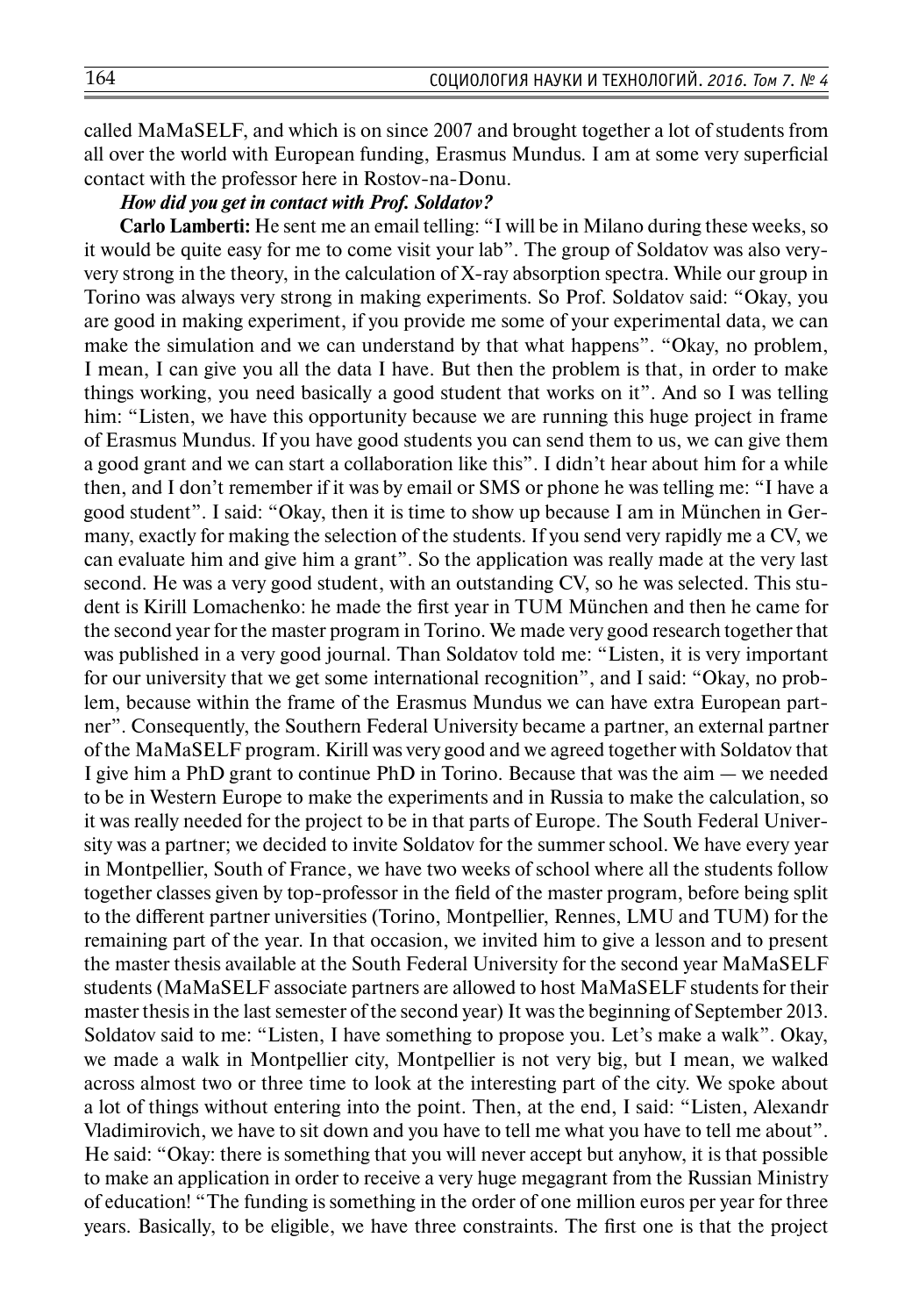must be leaded by an international scientist or by a scientist who would not work in Russian Federation since… I don't know how many years, but I never put my feet in Russia so it was okay. The second condition is that the state university must show the interest in this project by co-funding twenty five percent". And I say: "This I can manage because there is interest from us", and then the third point, and he was sure that I will never accept the third point, is that I have to spend four month per year in Russia. At that moment, I said: "Okay, listen, but why not? I accepted immediately for several reasons. First, because for a scientist every possibility to have a funding of three millions euro for three years allows you really to make a big project and significant to improve the level of science that you are doing. Many project are for shorter period and this is eventually two more years. I mean, you can really look far away in your projects. This is the first point. The second point was that I realized that the quality of the Russian student was amazingly good, and in order to make high-level science you need high-level students. You need a good army, you cannot have just a general. I was already working for more than one year with Kirill Lomachenko and I was really, really more than happy about this collaboration. I also realized that together with Kirill there are a lot of other people, the group that very, very, very high-level. And so I said: "Okay, with a team like this we really can go very far away". So, I was really very-very convinced to try to get this chance.

#### *What part did you take in preparing the application?*

**Carlo Lamberti:** I decided on scientific topics, because I needed to choose those where I feel myself strong. They would be evaluated by international referees, they immediately see whether the principal investigator is strong or not. We had to work, but Soldatov was veryvery open on this, we had to do something where we can be good, that's all. So, we decided topics where I was already recognized on international level. Basically they were translating from Russian into English some part, they sent me this part and I was putting, writing my idea and then I sent back, then we were correcting a little bit. A huge part of the work was done by the young students who were translating from English to Russian. We managed to submit that, but we started working on this at the beginning of September and the submission was in the end of September, the deadline. We worked quite hard in this period and we managed to submit. Then I remember, it was the first days of January and I was with my family in a house in the Alps mountains, and the phone called… no, it was not a phone call, it was SMS from Soldatov and we got a megagrant. When we made this application, we were doing our best, but this is a very, very, very selective competition, only less than ten percent are granted. We made some changes because when you start working, you realize that maybe something can be done in a better way with some modification, that basically the main direction was still there.

#### *How did you gather the team?*

**Carlo Lamberti:** With such a budget you can gather quite a large number of people. We had a very good physicists from the group, so it was not difficult to pick up physicist, and for the synthesis we needed some chemists. We also decided to invite some chemists. It was kind of competition. Our aim has to be able to close, to loop the cycle in such a way to synthesize the material, to characterize them with totally scientific instrumentation and to make the simulation in order to understand the result. Why it works and how it can be improved if it doesn't work or if it works.

#### *When you came to the laboratory, how did you find the equipment?*

**Carlo Lamberti:** The starting equipment was already amazing for the average Russian level of labs. Then of cause with megagrant we had the possibility to add new equipment, as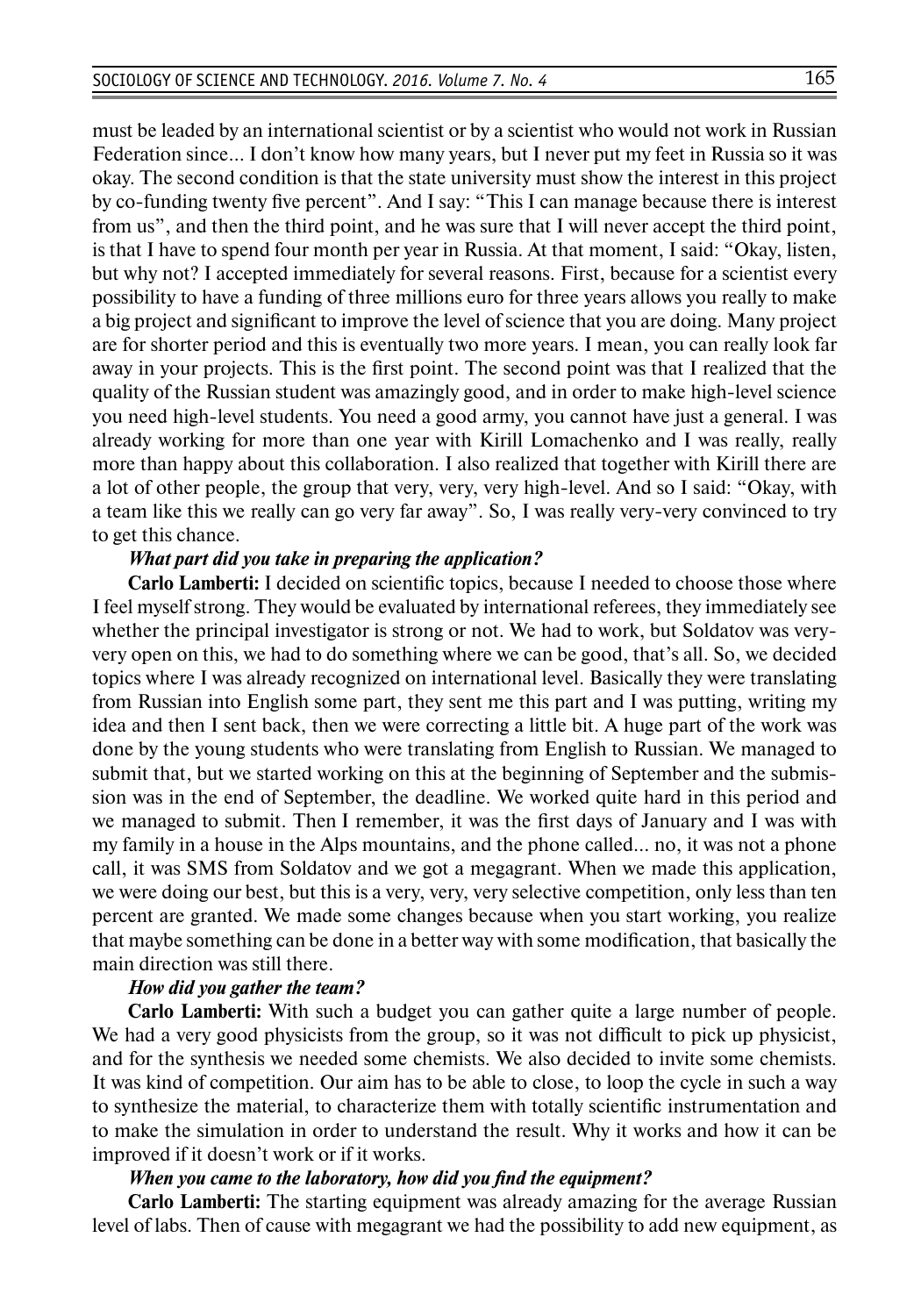all we have significantly strengthen our equipment, instrumental equipment, characterization equipment, and also our computational equipment. We have bought several computers for parallel calculations, that very useful. But we already started from a very high level in international environment, as Soldatov's lab even before the mega-grant was at the average level in the European standard.

#### *Was there an intention to gather the team of young scientists?*

**Carlo Lamberti:** Well, I think that this is the best investment for the future. I'm here for three year, and my dream is to leave here trees that will grow and become a forest. Investing in the youth is the best way of doing this, particularly when they are so good. They are highly motivated. I mean, here we find quite a lot of people from Rostov. In the past, people that wanted to become someone in science, had to leave. Now they realize that with this megagrant they have the possibility to become known scientists and to do their job in their own town. They realize this and they are very proud of this and they work very, very hard for this. On the other hand, we also hired scientists from abroad, to increase the international level of the lab. This is the case of Dr. Andriy Budnyk, who arrived in Rostov-on-Don in September 2015. Here he is fully integrated. Let's say, Andriy speaks perfectly Russian and he comes with huge experience in my lab in Torino, where he made PhD and something like four year of postdoc. So he come here with something like seven years of international experience and on top of this with a  $100\%$  integrability in the Russian system, this was also important. The group of Soldatov had already a quite relevant international experience because, Alexandr Vladimirovich was always about to send his students abroad to learn how people make science in other labs, to learn English. If you come in our lab, you find everybody speaking English, which is again something quite unusual in the average Russia. Iremember the places I have to go to make a conference and then I need a translator, which is not the case in this group. But if you move in the same building, then you may feel in some cases this problem.

#### *Do you somehow help them to win other grants?*

**Carlo Lamberti:** I think that the fact that my name was there with all publications, it helps probably. It works for the evaluation committee that we have a strong group, the possibility to do a lot of things, we have already done and we continue doing a good job. I think that people that are in the committee did make evaluation, they took into account several points. The idea itself of the project, our new activities, but then other things, which arose important. The degree of risk is how strong is the group, and what is the chance that they really obtain what they are claiming for. I think that in this part of the evaluation probably having huge name behind helps in giving some grant. I can help in giving idea, but once the project is written, it is written.

#### *How do you organize your work with those students or young scientists?*

**Carlo Lamberti:** We have quite regularly meeting, informal meeting, we have a formal meeting every Monday, where one or two-three person depending on how long is the speech present to the whole group the last results from heir research work something. This is a very important thing, because there are maybe some idea that can come through the team and help the presenter to find alternative solutions. This was what we found quite useful and important. Coming to the core business of our research, basically, we make our research as strongly based on the use of large scale facilities, which are very expensive instrumentation that are not easily accessed, so you have to write the proposal in advance. The programming of the work starts really from far away, because we have to say okay, which are the hot topics that we have in our hands. We have to make a proposal here and there. We work a lot in Grenoble (ESRF and ILL), in Switzerland at the Paul Scherrer Institute (SLS), in Sweden,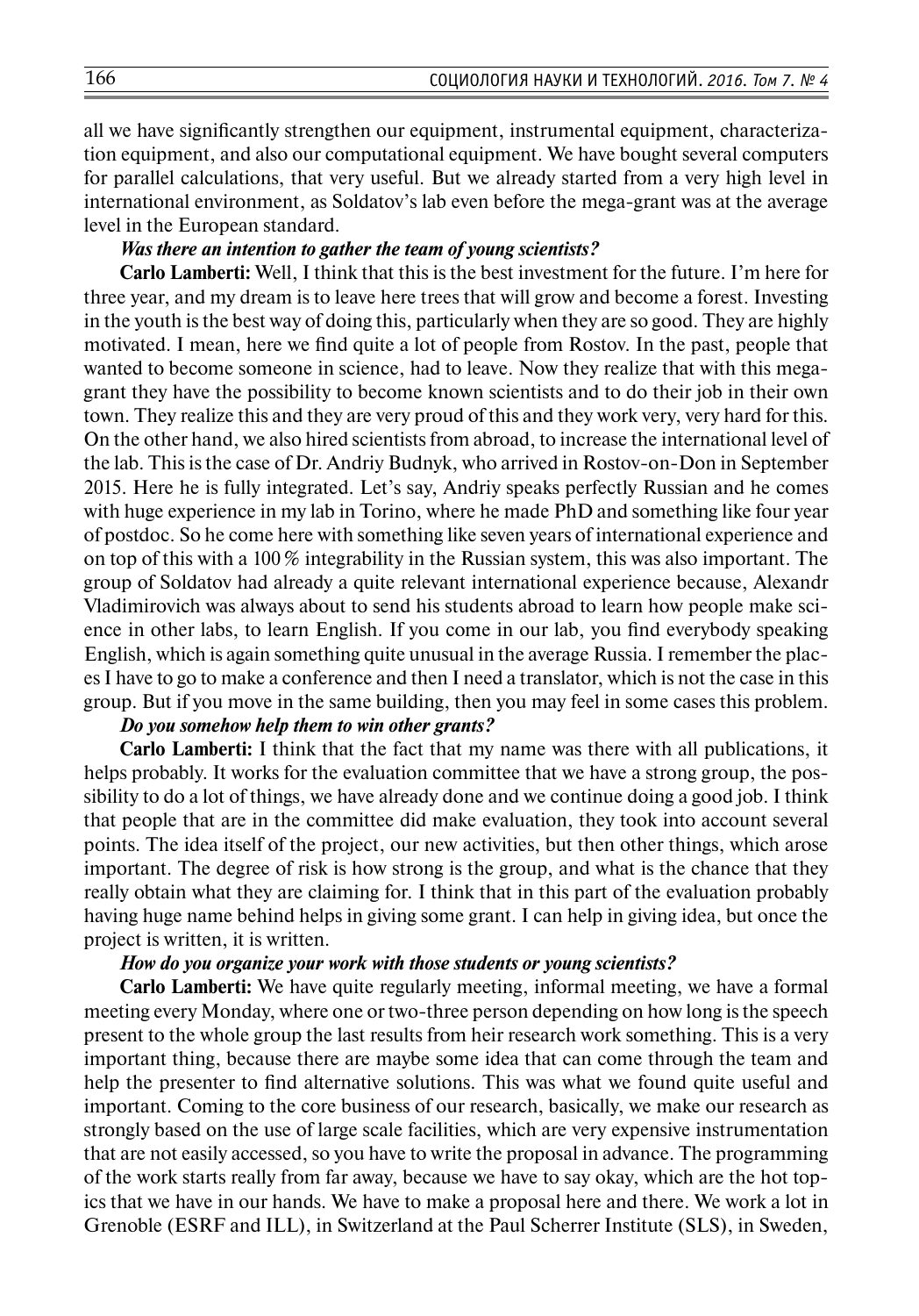in Lund at MAX-lab. Now MAX IV, and we will work in the future in Hamburg in the big three facilities. Basically, everything is planned in advance. When we have the results, we meet in order to write a papers, because our output is another publications in high-level journals. I just make little statistics because I had to give a speech two days ago for the jubilee of university. There was a big fest with rector inviting a lot of other rectors and ambassadors, it was very formal meeting. I had to make a very brief report. In the first year of mega-grant we published ten papers. In the second year we counted fifteen published now, and some are submitted. These papers received so far thirty citations. That in twenty months is quite something. We are quite proud and want to continue in this direction.

### *How do you work on papers?*

**Carlo Lamberti:** We look to the data, with kind of story we can tell, In the most of the cases we have a huge amount of data because when we go and collect data for seven days, multiply twenty four hours. Often we may have material for more than one paper, so we decide with all this material out to combine in other cases. We put together in this paper new findings. I try to let the students write first. Because that's a way to grow up the young students. When the paper is written, I go through it again to correct and to improve. Maybe, it will go faster if I write the paper myself, but that doesn't work for trees. The average way of writing in the team is very good, it is not worse than mine. It was already used because if you need to make a project proposal for synchrotron you need to write down in English. The language barrier is not a problem in this team. When we make the experiment I'm there, at the synchrotron together with them. Most of the students and young researchers of the team visited Torino laboratories. Andriy, Sasha, Kirill. Now come to Rostov-on-Don several times per year for one month or something. Before, when I was in Torino, I stayed fulltime. Now I'm staying here, but for some experiments I go to Torino. Now we have three joined PhD students from Italy and Russia. Kirill Lomachenko will finish soon, then we have two, that's a new one just almost finished a first year, Luca Braglia and Aram Bugaev. So, we really make an interconnected team. Luca now is here and Aram is in Switzerland.

#### *So far, what barriers can you mention in a project of this kind?*

**Carlo Lamberti:** For sure, the mega-grant requires a huge bureaucratic effort. You have to fill in forms and forms and forms… But this job is done my colleagues. I'm lucky not to do this, but this indeed is quite time consuming. Maybe if the bureaucracy should have less, every people should use better their time in order to make more science and not just filling paper. At the end of the year I have to sign something like thirty centimeters of report. I wonder who is reading this! The system spend money because people are paid to do this. The system also spend money because other people are paid to check this. So you spend twice this money. If it is possible to find a more efficient way to check whether one is booking, whether not, the whole system will have a great benefit I think. We are asked to run a mega-grant, and we need at least seven publication per year. This is not a problem for us, because we are by far from this limit. But still, we've got a competitive team, so it doesn't matter if we are ten. We are not relaxing because we are ten, we still want to have more. I think this is probably in our mentalities. This year we have fifteen so far, but we are still writing, even we have more than two times what is needed to have the megagrant approved for the next year. I don't know if it is in our gene, or if someone is a sportsman, he has the world record in hundred meters, he still was to go some hundred seconds faster in the next run, that's a little bit in our mentality — the mentality of people that make science, that are in the field of science. Science in the end is a very competitive work.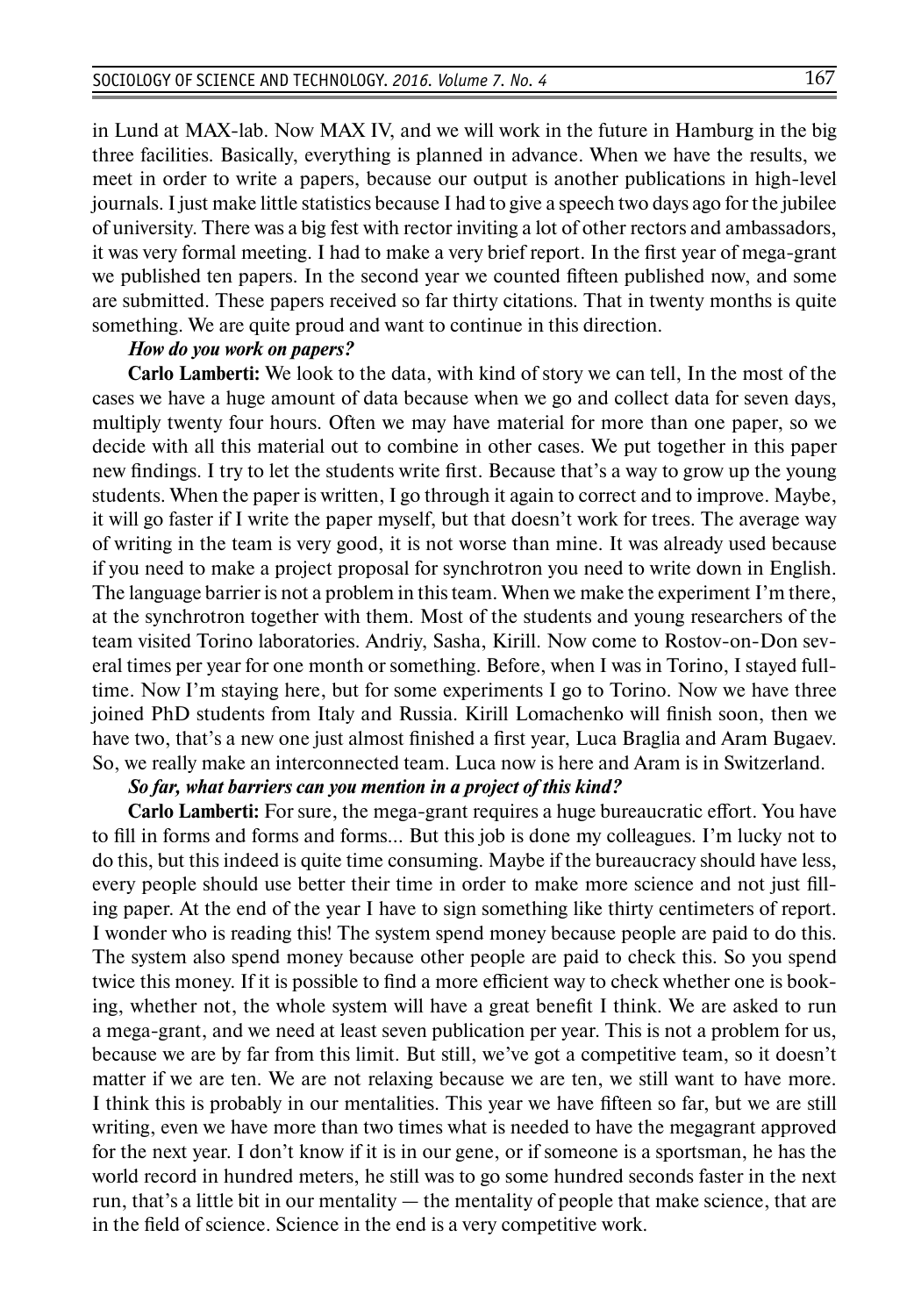## *What is your opinion about the new public management in the university and its neo-liberal model?*

**Carlo Lamberti:** Well, I think, it is important to have an evaluation method because at the end professors are public employees. In most of the countries if you are a public employee, you get your salary at the end of the month independently of if you worked or not. There are exceptions and there are countries where it is not like this, but in general, for sure in Russia and in Italy it is like this. So, it is important, if a country wants to become leader in the field of science, it has to find a right way to promote the good groups. Because you cannot promote everybody, this is impossible. The amount of money that the country can give to the research is limited. It is very important to decide where, in which group to put this money. Then one has to take care because in absolute you just look into the number, in some cases you can be mistaken. For instance, I am a well-known in some fields, so I'm pretty sure that in these fields where I am well-known, well-established, it will be very easy for me to make several publications. These will not be very innovative publications, but they will be very easily accepted by the scientific community. So, when you send this to referees, they say: "Okay, okay". This is because I am well-known in this field. The results would have been quite, let's say, easy from someone which is good in this field to imagine what would have been the result of this research. Because very similar one have already been done, though one can guess that if you do the same thing on this slightly different system you will get this slightly different result. The referee will find this very logic, well done, and it will be easy to publish there. But you had not contributed to big advance in science. Conversely, when you are making something really new that's the case you get the most difficulties in publishing. Because people are not expecting this. If someone is really very innovative at the beginning, there is must more difficulty in getting papers. Basically as I have to act somehow as a manager of big team, my personal strategy is to make a diversification. We must go on very challenging direction because we are proud and we want to have very-very exceptional results. I know that it is risky to make because when you go this direction it is easy to fail. Because maybe that experiment is too difficult to perform, because maybe you're starting, and even if you are good, experiment is okay, then you will get in trouble to get published. That will take a long way. So, we have to do both basically. Because we have also to guarantee to the young people, to give them a number for publication because they need this for the CV, because when they finished their PhD, they need to apply for a postdoc. I want my students to make a good career. They work for me very hard also because they know that I do all my best to allow them to find a way in science. We tried to have a good balance between, let's say, standard research which is easier to be done, this is more productive in terms of number of main work.

#### *You encourage them to experiment in some challenging directions, don't you?*

**Carlo Lamberti:** Yes, I do. Let's say, standard research is only for few years. Then you are dead. You need always to go to have a fraction of your standard, to computing of new things, even if you know that this is a challenge, that you can lose your time, that you can make wrong experiments, and even if everything is good and you will get published. Then you can, and this field may be a top for two-three years and then becomes standard. There are first two-three years to make fantastic things, pretty innovative, then for the next five years that become the standard one and a new branch has to come out. This is the way. Then some of your the branches you decide to cut because they are no longer productive or if you work there you just get a lower impact papers and, it is no worth any longer to work there and that's quite a dynamic way of working. That's my role, because I don't forget that I'm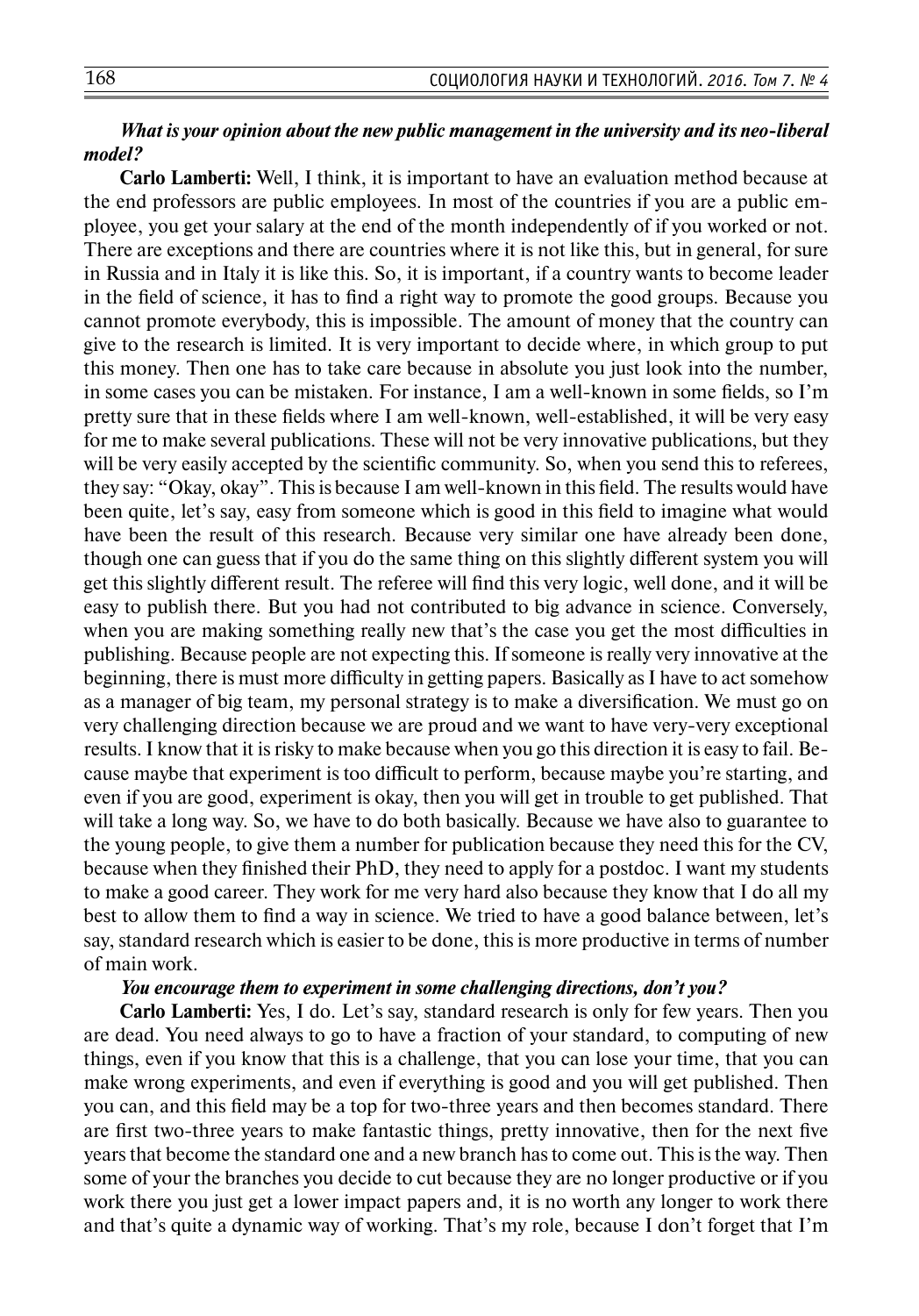a teacher. As scientist you can be proud of the research that you have done, but as teacher you can be proud of all the research that your student can do in future which is much more. So, I always hope to get student that sooner or later become better than me. I have this in my book: "*To the older trees, because that's from them that we came from but most importantly, to the young trees, because to them belongs the future. In my naïve mind I like to think of knowledge dissemination as an old tree, with its roots strongly and deeply set in the ground, and with its seeds gently taken by a lovely wind that spreads them all around. Let the ground stick close to the old tree's roots and let the wind caress its branches, as long as possible. . . till new young trees grow up from the ground and become stronger and stronger and can finally replace the old one"*. This text stands at the beginning of the book<sup>2</sup>, if you want to know it.

*Could you please share some thoughts about the features of Russian students in comparison with others?*

**Carlo Lamberti:** In Italy, we had Chinese PhD and postdocs. Chinese are the one billion people and I have just known few of them. I will not generalize too much, but my feeling is that they work hard, they are executors. If you give them a protocol they will follow this very-very precisely. But don't ask them to put a single part out of this protocol. Of cause, for some kind of research you need some just men power and so they can be useful. But if you want to have something innovative that's not the way. Well, in general I think that if a young scientist is motivated in his job, there is not much difference to different countries. They will work hard, also the day and the night and we can see that they are feeling something interesting in their hands. I don't think so that the difference comes from the starting point, because the average level of education is different in different countries. Independently of the fact that one can be good or better or medium in science, they start from a different level. But the good one will still manage to recover the distance. What I found is that there are some difficulties for students coming from the Arabic countries. They have difficulties in working with team having a lady as leader. If the team is leaded by a lady then we had often quite several troubles with people coming from Iraq, Iran, etc. because they don't accept that women can tell them what to do. This obviously creates problems. In two cases it was quite a case. I had to impose myself, as very good colleagues are women. Sometimes I say: "Okay, you lead this research", and then in those cases I have to take it over. That was not good. For the moment, I'm still not very excited by Chinese students. They start to be very important in science, but because they are so many. The productivity of China with the number of active scientists that they have, I don't think it is very high. I never make this kind of statistics, but the people I directed were good executors, but sometimes they didn't feel to be part of a team which is very important. If someone works in my group I would like that you feel part of a team. You have to do something for the team, because in the return the team will make something for you. And at the end everybody will gain a lot, if everybody in the group are working as a team and not as a lot of different individualities. Some people coming from China and even from India give another feeling. They say: "Okay, supervisor asked me to do this, but is this important for my thesis or not?", and they are not able to look after this. You use a reagents — it is empty. You have done your experiment, that's okay, you don't care. But the next student that comes to make an experiment, doesn't find the reagents and will lose two weeks. It is so difficult when you are using a chemical tools and

<sup>2</sup>*Characterization of Semiconductor Heterostructures and Nanostructures Second Edition,* (C. Lamberti, G. Agostini eds.) Elsevier, Amsterdam (NL), 2013. Р. 1–813. ISBN: 978-0-444-59551-5. http:// www.sciencedirect.com/science/book/9780444595515.